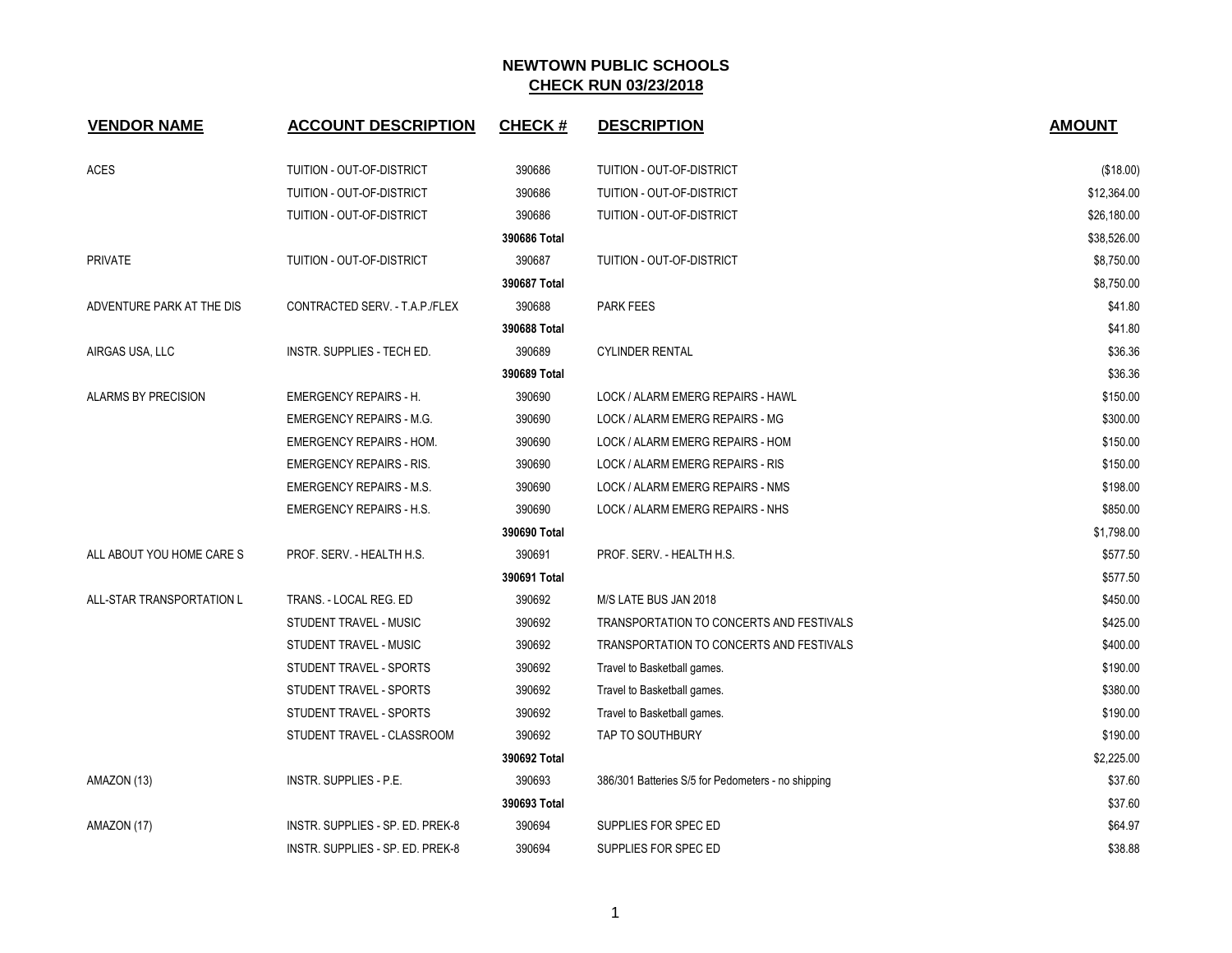| <b>VENDOR NAME</b>        | <b>ACCOUNT DESCRIPTION</b>           | <b>CHECK#</b> | <b>DESCRIPTION</b>                                                     | <b>AMOUNT</b> |
|---------------------------|--------------------------------------|---------------|------------------------------------------------------------------------|---------------|
| AMAZON (17)               | INSTR. SUPPLIES - SP. ED. PREK-8     | 390694        | SUPPLIES FOR SPEC ED                                                   | \$20.01       |
|                           |                                      | 390694 Total  |                                                                        | \$123.86      |
| AMAZON (9)                | INSTR. SUPPLIES - CLASSROOM          | 390695        | <b>NICE</b>                                                            | \$43.98       |
|                           | INSTR. SUPPLIES - CLASSROOM          | 390695        | <b>HEMMA</b>                                                           | \$54.33       |
|                           | <b>INSTR. SUPPLIES - CLASSROOM</b>   | 390695        | <b>GREENHOUSE</b>                                                      | \$58.48       |
|                           | INSTR. SUPPLIES - CLASSROOM          | 390695        | <b>GREENHOUSE</b>                                                      | \$31.13       |
|                           | INSTR. SUPPLIES - CLASSROOM          | 390695        | <b>GRAPHICS</b>                                                        | \$79.76       |
|                           | <b>INSTR. SUPPLIES - CLASSROOM</b>   | 390695        | <b>TECH CLUB</b>                                                       | \$107.56      |
|                           | <b>INSTR. SUPPLIES - CLASSROOM</b>   | 390695        | <b>GRAPHICS</b>                                                        | \$35.00       |
|                           | INSTR. SUPPLIES - CLASSROOM          | 390695        | <b>GRAPHICS</b>                                                        | \$79.95       |
|                           | INSTR. SUPPLIES - CLASSROOM          | 390695        | <b>GREENHOUSE</b>                                                      | \$22.96       |
|                           | INSTR. SUPPLIES - CLASSROOM          | 390695        | <b>NICE</b>                                                            | \$7.99        |
|                           | INSTR. SUPPLIES - CLASSROOM          | 390695        | <b>GREENHOUSE</b>                                                      | \$18.99       |
|                           | INSTR. SUPPLIES - CLASSROOM          | 390695        | <b>GRAPHICS</b>                                                        | \$9.97        |
|                           | INSTR. SUPPLIES - CLASSROOM          | 390695        | TECH CLUB                                                              | \$2.79        |
|                           | <b>INSTR. SUPPLIES - CLASSROOM</b>   | 390695        | <b>GRAPHICS</b>                                                        | \$9.97        |
|                           | <b>INSTR. SUPPLIES - CLASSROOM</b>   | 390695        | <b>HEMMA</b>                                                           | \$7.53        |
|                           | <b>INSTR. SUPPLIES - CLASSROOM</b>   | 390695        | <b>HEMMA</b>                                                           | \$17.84       |
|                           | <b>INSTR. SUPPLIES - WORLD LANG.</b> | 390695        | Electric pencil sharpener (1), door                                    | (\$56.31)     |
|                           | INSTR. SUPPLIES - WORLD LANG.        | 390695        | Electric pencil sharpener (1), doorstops (10), external DVD drives (6) | \$298.09      |
|                           |                                      | 390695 Total  |                                                                        | \$830.01      |
| AMERICAN RED CROSS        | STAFF TRAIN. - HEALTH ADMIN.         | 390696        | CPR/FIRST AID TRAINING 2017/18                                         | \$28.00       |
|                           |                                      | 390696 Total  |                                                                        | \$28.00       |
| AQUARION WATER COMPANY OF | WATER - H.S.                         | 390697        | WATER 200327318 F/S                                                    | \$191.15      |
|                           |                                      | 390697 Total  |                                                                        | \$191.15      |
| ASSOCIATED REFUSE HAULERS | <b>REFUSE REMOVAL</b>                | 390698        | REFUSE REMOVAL 2017-2018 2ND YEAR OF 5 YEAR BID                        | \$7,965.42    |
|                           | <b>REFUSE REMOVAL</b>                | 390698        | CARDBOARD RECYCLING 2017-2018                                          | \$40.00       |
|                           | <b>REFUSE REMOVAL</b>                | 390698        | CARDBOARD RECYCLING 2017-2018                                          | \$136.00      |
|                           | <b>REFUSE REMOVAL</b>                | 390698        | CARDBOARD RECYCLING 2017-2018                                          | \$80.00       |
|                           | <b>REFUSE REMOVAL</b>                | 390698        | CARDBOARD RECYCLING 2017-2018                                          | \$152.00      |
|                           | <b>REFUSE REMOVAL</b>                | 390698        | CARDBOARD RECYCLING 2017-2018                                          | \$172.00      |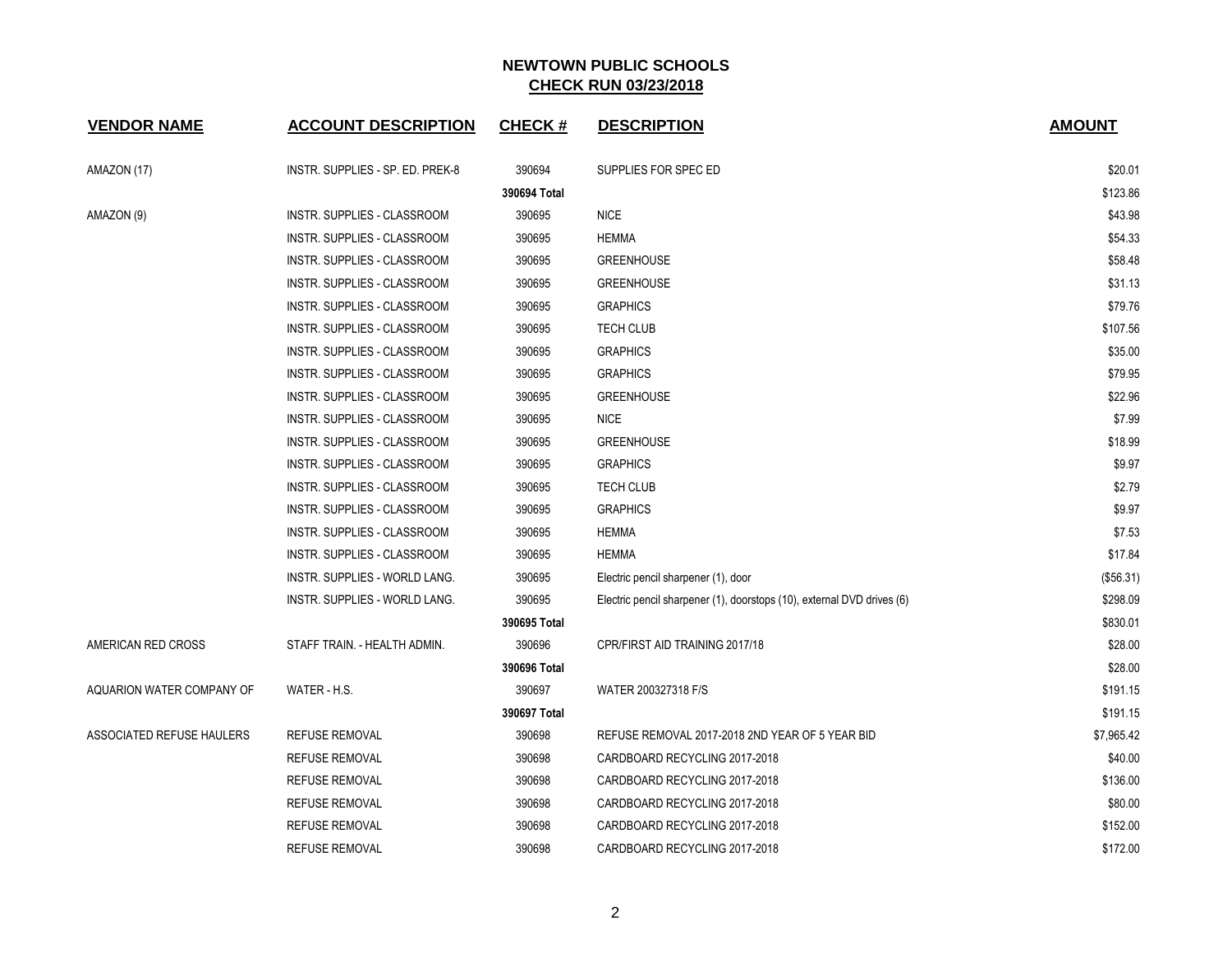| <b>VENDOR NAME</b>         | <b>ACCOUNT DESCRIPTION</b>          | <b>CHECK#</b> | <b>DESCRIPTION</b>                              | <b>AMOUNT</b> |
|----------------------------|-------------------------------------|---------------|-------------------------------------------------|---------------|
| ASSOCIATED REFUSE HAULERS  | <b>REFUSE REMOVAL</b>               | 390698        | CARDBOARD RECYCLING 2017-2018                   | \$172.00      |
|                            | <b>REFUSE REMOVAL</b>               | 390698        | CARDBOARD RECYCLING 2017-2018                   | \$340.00      |
|                            |                                     | 390698 Total  |                                                 | \$9,057.42    |
| AT&T MOBILITY              | <b>TELEPHONE &amp; CABLE</b>        | 390699        | MOBIL PHONE 2017/18                             | \$128.04      |
|                            |                                     | 390699 Total  |                                                 | \$128.04      |
| AUTO HOME COMMERCIAL       | <b>EMERGENCY REPAIRS - H.</b>       | 390700        | PA SYSTEM / CLOCK REPAIRS - HAWL                | \$874.37      |
|                            |                                     | 390700 Total  |                                                 | \$874.37      |
| AUTOMATED BUILDING SYSTEM  | <b>EMERGENCY REPAIRS - S.H.</b>     | 390701        | REPLACE HVAC DIP SWITCH IN CLASSROOM - SH       | \$305.55      |
|                            |                                     | 390701 Total  |                                                 | \$305.55      |
| <b>BEACON GRAPHICS LLC</b> | INSTR. SUPPLIES - TECH ED.          | 390702        | VECTOR PRO GLOSS-YELLOW-ORANGE-P                | \$784.52      |
|                            | INSTR. SUPPLIES - TECH ED.          | 390702        | VECTOR PRO GLOSS-YELLOW-ORANGE-P                | \$358.12      |
|                            |                                     | 390702 Total  |                                                 | \$1,142.64    |
| BREMER, KATHLEEN M.        | INSTR. SUPPLIES - MATH              | 390703        | <b>MATH TEAM SUPPLIES</b>                       | \$129.59      |
|                            |                                     | 390703 Total  |                                                 | \$129.59      |
| <b>BROCKETT, EUGENIA</b>   | STAFF TRAVEL - PUPIL SERV.          | 390704        | TRAVEL JAN 2018                                 | \$64.64       |
|                            | STAFF TRAVEL - PUPIL SERV.          | 390704        | TRAVEL FEB 2018                                 | \$60.11       |
|                            |                                     | 390704 Total  |                                                 | \$124.75      |
| CARLSON, STEPHEN           | <b>B&amp;G SUPPLIES - CUSTODIAL</b> | 390705        | SHOES (80674)                                   | \$127.60      |
|                            |                                     | 390705 Total  |                                                 | \$127.60      |
| CED                        | B. & G. REPAIRS - M.G.              | 390706        | MOTOR CONTROLLER FOR STAGE AIR HANDLER - MG     | \$385.00      |
|                            | REPAIRS - MAINT.                    | 390706        | MAG STARTER FOR SHOP COMPRESSOR - MAINT REPAIRS | \$514.00      |
|                            |                                     | 390706 Total  |                                                 | \$899.00      |
| <b>CES</b>                 | REPAIRS - SP/HEAR.                  | 390707        | <b>TECH EVAL JV</b>                             | \$334.00      |
|                            |                                     | 390707 Total  |                                                 | \$334.00      |
| CHAINSAWS UNLIMITED.       | <b>REPAIRS - CUSTODIAL</b>          | 390708        | SNOW BLOWER REPAIR - HAWLEY                     | \$109.07      |
|                            |                                     | 390708 Total  |                                                 | \$109.07      |
| CHIVINSKI, RON             | STAFF TRAVEL - CLASSROOM            | 390709        | TRAVEL WRESTLING CHAMPIONSHIPS                  | \$296.82      |
|                            |                                     | 390709 Total  |                                                 | \$296.82      |
| <b>COLLEGE BOARD. THE</b>  | CONTRACTED SERV. - GUIDANCE         | 390710        | <b>PSAT</b>                                     | \$2,982.00    |
|                            |                                     | 390710 Total  |                                                 | \$2,982.00    |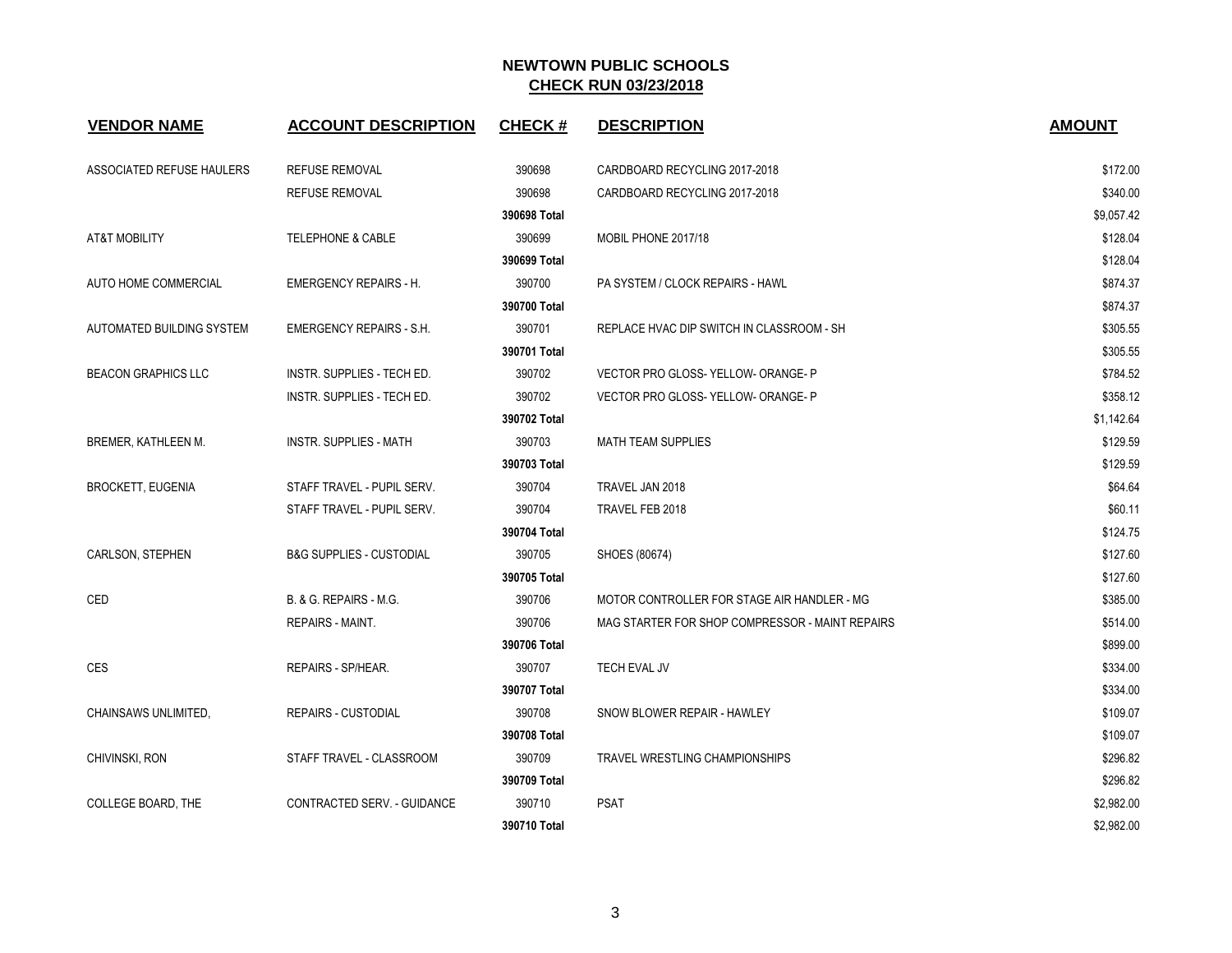| <b>VENDOR NAME</b>          | <b>ACCOUNT DESCRIPTION</b>      | <b>CHECK#</b> | <b>DESCRIPTION</b>                                    | <b>AMOUNT</b> |
|-----------------------------|---------------------------------|---------------|-------------------------------------------------------|---------------|
| CONNEC-TO-TALK              | PROF. SERV. - PSYCH/MED. EVAL.  | 390711        | BCBA CONSULT 03/12-03/16/18                           | \$1,615.00    |
|                             | PROF. SERV. - PSYCH/MED. EVAL.  | 390711        | ABA SERV 03/12-03/16/18                               | \$1,120.00    |
|                             |                                 | 390711 Total  |                                                       | \$2,735.00    |
| CONNECTICUT PEST ELIMINATOR | <b>B&amp;G CONTRACTED SERV.</b> | 390712        | MONTHLY PEST CONTROL - ALL SCHOOLS (2017-2018)        | \$900.00      |
|                             |                                 | 390712 Total  |                                                       | \$900.00      |
| CONNOR, LAUREN              | STAFF TRAVEL - PUPIL SERV.      | 390713        | TRAVEL NOV 2017                                       | \$28.36       |
|                             | STAFF TRAVEL - PUPIL SERV.      | 390713        | TRAVEL DEC 2017                                       | \$18.78       |
|                             | STAFF TRAVEL - PUPIL SERV.      | 390713        | TRAVEL JAN 2018                                       | \$22.29       |
|                             | STAFF TRAVEL - PUPIL SERV.      | 390713        | TRAVEL FEB 2018                                       | \$34.01       |
|                             |                                 | 390713 Total  |                                                       | \$103.44      |
| <b>CSCA</b>                 | MEMBERSHIPS - GUIDANCE          | 390714        | MEMBERSHIP FEE                                        | \$60.00       |
|                             | MEMBERSHIPS - GUIDANCE          | 390714        | MEMBERSHIP FEE                                        | \$60.00       |
|                             | MEMBERSHIPS - GUIDANCE          | 390714        | <b>MEMBERSHIP FEE</b>                                 | \$60.00       |
|                             |                                 | 390714 Total  |                                                       | \$180.00      |
| CT NEUROPSYCHOLOGICAL SER   | TUITION - OUT-OF-DISTRICT       | 390715        | TUITION - OUT-OF-DISTRICT                             | \$4,000.00    |
|                             |                                 | 390715 Total  |                                                       | \$4,000.00    |
| DALY, MJ LLC                | <b>EMERGENCY REPAIRS - H.</b>   | 390716        | <b>REPAIR BYPASS ON FIRE MAIN - HAWL</b>              | \$2,144.65    |
|                             |                                 | 390716 Total  |                                                       | \$2,144.65    |
| DCS PROMOTIONS LLC          | CONTRACTED SERV. - SPORTS       | 390717        | Trophy's for basketball. No ship charge. See attached | \$473.75      |
|                             |                                 | 390717 Total  |                                                       | \$473.75      |
| <b>DVFLORA</b>              | CONTRACTED SERV. - C.W.E.       | 390718        | <b>PLANTING</b>                                       | \$176.93      |
|                             |                                 | 390718 Total  |                                                       | \$176.93      |
| ELITE ROOFING & RESTORATION | <b>EMERGENCY REPAIRS - H.</b>   | 390719        | <b>ROOF REPAIRS - HAWL</b>                            | \$1,344.43    |
|                             |                                 | 390719 Total  |                                                       | \$1,344.43    |
| <b>FAIR AUTO SUPPLY</b>     | REPAIRS - MAINT.                | 390720        | MAINT VEHICLE REPAIR PARTS                            | \$86.11       |
|                             | REPAIRS - MAINT.                | 390720        | MAINT VEHICLE REPAIR PARTS                            | \$76.89       |
|                             | REPAIRS - MAINT.                | 390720        | <b>MAINT VEHICLE REPAIR PARTS</b>                     | \$139.89      |
|                             | REPAIRS - MAINT.                | 390720        | <b>MAINT VEHICLE REPAIR PARTS</b>                     | \$14.60       |
|                             | <b>REPAIRS - MAINT.</b>         | 390720        | MAINT VEHICLE REPAIR PARTS                            | \$99.99       |
|                             | <b>REPAIRS - MAINT.</b>         | 390720        | <b>MAINT VEHICLE REPAIR PARTS</b>                     | \$47.28       |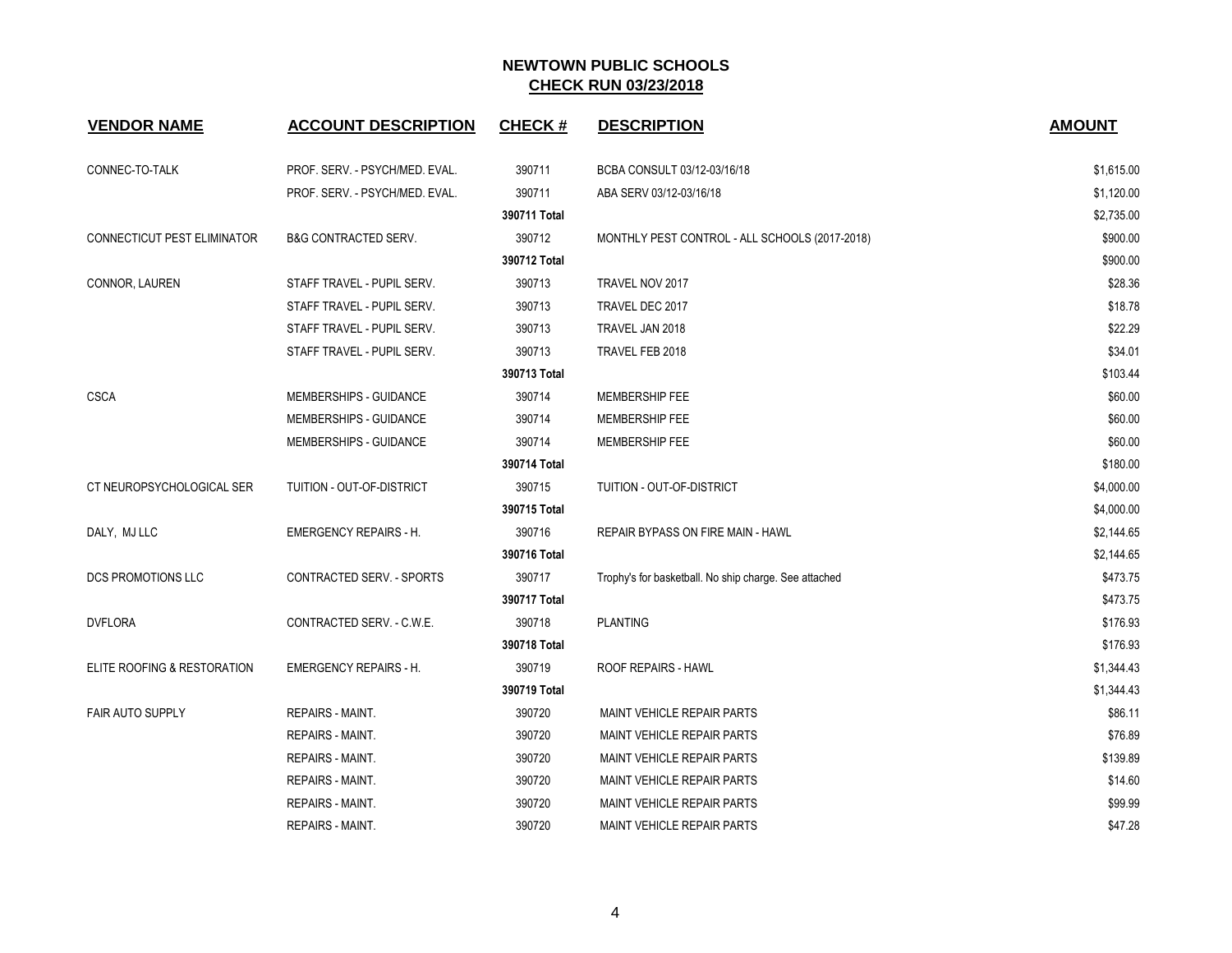| <b>VENDOR NAME</b>              | <b>ACCOUNT DESCRIPTION</b>          | <b>CHECK#</b> | <b>DESCRIPTION</b>                                                      | <b>AMOUNT</b> |
|---------------------------------|-------------------------------------|---------------|-------------------------------------------------------------------------|---------------|
|                                 |                                     |               |                                                                         |               |
| <b>FAIR AUTO SUPPLY</b>         | <b>REPAIRS - MAINT.</b>             | 390720        | MAINT VEHICLE REPAIR PARTS                                              | \$97.89       |
|                                 | <b>REPAIRS - MAINT.</b>             | 390720        | MAINT VEHICLE REPAIR PARTS                                              | (\$97.89)     |
|                                 |                                     | 390720 Total  |                                                                         | \$464.76      |
| <b>GLOBAL INDUSTRIAL</b>        | OFF. SUPPLIES - ADMIN.              | 390721        | Replacement office chair                                                | \$183.10      |
|                                 | OFF. SUPPLIES - ADMIN.              | 390721        | freight                                                                 | \$18.00       |
|                                 |                                     | 390721 Total  |                                                                         | \$201.10      |
| <b>GOPHER</b>                   | INSTR. SUPPLIES - P.E.              | 390722        | Step Ready Pedometer Belt S/12                                          | \$99.90       |
|                                 | INSTR. SUPPLIES - P.E.              | 390722        | Shipping                                                                | \$16.98       |
|                                 |                                     | 390722 Total  |                                                                         | \$116.88      |
| <b>GRAINGER</b>                 | <b>B&amp;G SUPPLIES - MAINT.</b>    | 390723        | FILTERS - MAINT SUPPLIES                                                | \$88.32       |
|                                 | <b>B&amp;G SUPPLIES - MAINT.</b>    | 390723        | REPLACE AMERICAN FLAG - RIS                                             | \$64.53       |
|                                 |                                     | 390723 Total  |                                                                         | \$152.85      |
| <b>HAT CITY PAPER &amp; SUP</b> | <b>B&amp;G SUPPLIES - CUSTODIAL</b> | 390724        | FOAM SOAP, LYSOL, BOWL MOPS - CUST SUPPLIES                             | \$1,162.89    |
|                                 |                                     | 390724 Total  |                                                                         | \$1,162.89    |
| HB COMMUNICATIONS INC.          | REPAIRS - INFO. TECH.               | 390725        | Epson Powerlite 970 - labor to remove old projector and install new one | \$876.00      |
|                                 |                                     | 390725 Total  |                                                                         | \$876.00      |
| HELLMANN, JODIE                 | STAFF TRAIN. - CLASSROOM            | 390726        | LIFEGUARD RECERTIFICATION- FOR 6 TEACHERS                               | \$900.00      |
|                                 |                                     | 390726 Total  |                                                                         | \$900.00      |
| IACIOFANO, BETH                 | <b>INSTR. SUPPLIES - SCIENCE</b>    | 390727        | CONN INVENTION CONVENTION REG                                           | \$80.00       |
|                                 |                                     | 390727 Total  |                                                                         | \$80.00       |
| J.C. MUSIC, LLC                 | <b>REPAIRS - MUSIC</b>              | 390728        | For instrument repair throughout the school year.                       | \$89.00       |
|                                 | <b>REPAIRS - MUSIC</b>              | 390728        | For instrument repair throughout the school year.                       | \$59.00       |
|                                 |                                     | 390728 Total  |                                                                         | \$148.00      |
| <b>JOLLY FARMER PRODUCTS</b>    | CONTRACTED SERV. - C.W.E.           | 390729        | <b>PLANTING</b>                                                         | \$580.11      |
|                                 |                                     | 390729 Total  |                                                                         | \$580.11      |
| JONES, TINA                     | <b>INSTR. SUPPLIES - MUSIC</b>      | 390730        | SPRING CONCERT MUSIC                                                    | \$14.95       |
|                                 |                                     | 390730 Total  |                                                                         | \$14.95       |
| KINSLEY POWER SYSTEMS           | <b>EMERGENCY REPAIRS - HOM.</b>     | 390731        | BATTERY REPLACE ON GENERATOR - HOM                                      | \$648.66      |
|                                 |                                     | 390731 Total  |                                                                         | \$648.66      |
| LABAS, JEAN                     | TUITION - OUT-OF-DISTRICT           | 390732        | TUITION - OUT-OF-DISTRICT                                               | \$190.00      |
|                                 | <b>TUTORS - HOMEBOUND</b>           | 390732        | <b>TUTORS - HOMEBOUND</b>                                               | \$261.25      |
|                                 |                                     | 390732 Total  |                                                                         | \$451.25      |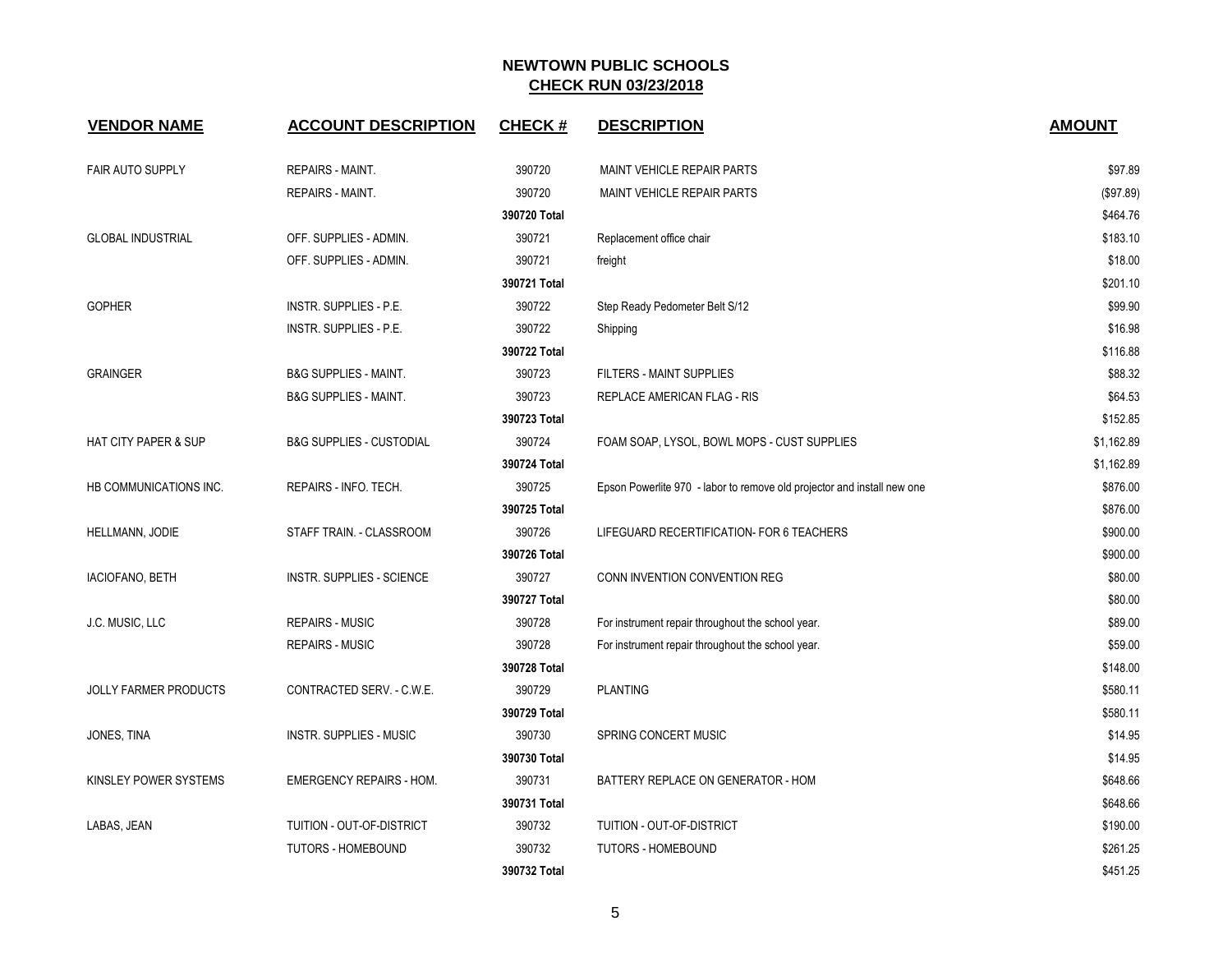| <b>VENDOR NAME</b>      | <b>ACCOUNT DESCRIPTION</b>          | <b>CHECK#</b> | <b>DESCRIPTION</b>                        | <b>AMOUNT</b> |
|-------------------------|-------------------------------------|---------------|-------------------------------------------|---------------|
| LARRACUENTE, CARLA      | STAFF TRAVEL - SP. ED. PREK-8       | 390733        | TRAVEL 02/16/18-03/16/2018                | \$31.88       |
|                         |                                     | 390733 Total  |                                           | \$31.88       |
| MAGNAKLEEN SERVICES LLC | <b>B&amp;G SUPPLIES - CUSTODIAL</b> | 390734        | MOP / RUG SERVICE (ALL SCHOOLS) 2017-2018 | \$130.00      |
|                         | <b>B&amp;G SUPPLIES - CUSTODIAL</b> | 390734        | MOP / RUG SERVICE (ALL SCHOOLS) 2017-2018 | \$166.50      |
|                         | <b>B&amp;G SUPPLIES - CUSTODIAL</b> | 390734        | MOP / RUG SERVICE (ALL SCHOOLS) 2017-2018 | \$201.00      |
|                         | <b>B&amp;G SUPPLIES - CUSTODIAL</b> | 390734        | MOP / RUG SERVICE (ALL SCHOOLS) 2017-2018 | \$48.50       |
|                         | <b>B&amp;G SUPPLIES - CUSTODIAL</b> | 390734        | MOP / RUG SERVICE (ALL SCHOOLS) 2017-2018 | \$26.00       |
|                         | <b>B&amp;G SUPPLIES - CUSTODIAL</b> | 390734        | MOP / RUG SERVICE (ALL SCHOOLS) 2017-2018 | \$36.00       |
|                         | <b>B&amp;G SUPPLIES - CUSTODIAL</b> | 390734        | MOP / RUG SERVICE (ALL SCHOOLS) 2017-2018 | \$18.00       |
|                         | <b>B&amp;G SUPPLIES - CUSTODIAL</b> | 390734        | MOP / RUG SERVICE (ALL SCHOOLS) 2017-2018 | \$130.00      |
|                         | <b>B&amp;G SUPPLIES - CUSTODIAL</b> | 390734        | MOP / RUG SERVICE (ALL SCHOOLS) 2017-2018 | \$166.50      |
|                         | <b>B&amp;G SUPPLIES - CUSTODIAL</b> | 390734        | MOP / RUG SERVICE (ALL SCHOOLS) 2017-2018 | \$201.00      |
|                         | <b>B&amp;G SUPPLIES - CUSTODIAL</b> | 390734        | MOP / RUG SERVICE (ALL SCHOOLS) 2017-2018 | \$48.50       |
|                         | <b>B&amp;G SUPPLIES - CUSTODIAL</b> | 390734        | MOP / RUG SERVICE (ALL SCHOOLS) 2017-2018 | \$26.00       |
|                         | <b>B&amp;G SUPPLIES - CUSTODIAL</b> | 390734        | MOP / RUG SERVICE (ALL SCHOOLS) 2017-2018 | \$36.00       |
|                         | <b>B&amp;G SUPPLIES - CUSTODIAL</b> | 390734        | MOP / RUG SERVICE (ALL SCHOOLS) 2017-2018 | \$18.00       |
|                         | <b>B&amp;G SUPPLIES - CUSTODIAL</b> | 390734        | MOP / RUG SERVICE (ALL SCHOOLS) 2017-2018 | \$47.15       |
|                         | <b>B&amp;G SUPPLIES - CUSTODIAL</b> | 390734        | MOP / RUG SERVICE (ALL SCHOOLS) 2017-2018 | \$60.65       |
|                         | <b>B&amp;G SUPPLIES - CUSTODIAL</b> | 390734        | MOP / RUG SERVICE (ALL SCHOOLS) 2017-2018 | \$33.80       |
|                         | <b>B&amp;G SUPPLIES - CUSTODIAL</b> | 390734        | MOP / RUG SERVICE (ALL SCHOOLS) 2017-2018 | \$21.50       |
|                         | <b>B&amp;G SUPPLIES - CUSTODIAL</b> | 390734        | MOP / RUG SERVICE (ALL SCHOOLS) 2017-2018 | \$30.65       |
|                         | <b>B&amp;G SUPPLIES - CUSTODIAL</b> | 390734        | MOP / RUG SERVICE (ALL SCHOOLS) 2017-2018 | \$28.25       |
|                         | <b>B&amp;G SUPPLIES - CUSTODIAL</b> | 390734        | MOP / RUG SERVICE (ALL SCHOOLS) 2017-2018 | \$109.70      |
|                         | <b>B&amp;G SUPPLIES - CUSTODIAL</b> | 390734        | MOP / RUG SERVICE (ALL SCHOOLS) 2017-2018 | \$47.15       |
|                         | <b>B&amp;G SUPPLIES - CUSTODIAL</b> | 390734        | MOP / RUG SERVICE (ALL SCHOOLS) 2017-2018 | \$60.65       |
|                         | <b>B&amp;G SUPPLIES - CUSTODIAL</b> | 390734        | MOP / RUG SERVICE (ALL SCHOOLS) 2017-2018 | \$33.80       |
|                         | <b>B&amp;G SUPPLIES - CUSTODIAL</b> | 390734        | MOP / RUG SERVICE (ALL SCHOOLS) 2017-2018 | \$21.50       |
|                         | <b>B&amp;G SUPPLIES - CUSTODIAL</b> | 390734        | MOP / RUG SERVICE (ALL SCHOOLS) 2017-2018 | \$30.65       |
|                         | <b>B&amp;G SUPPLIES - CUSTODIAL</b> | 390734        | MOP / RUG SERVICE (ALL SCHOOLS) 2017-2018 | \$28.25       |
|                         | <b>B&amp;G SUPPLIES - CUSTODIAL</b> | 390734        | MOP / RUG SERVICE (ALL SCHOOLS) 2017-2018 | \$109.70      |
|                         |                                     | 390734 Total  |                                           | \$1,915.40    |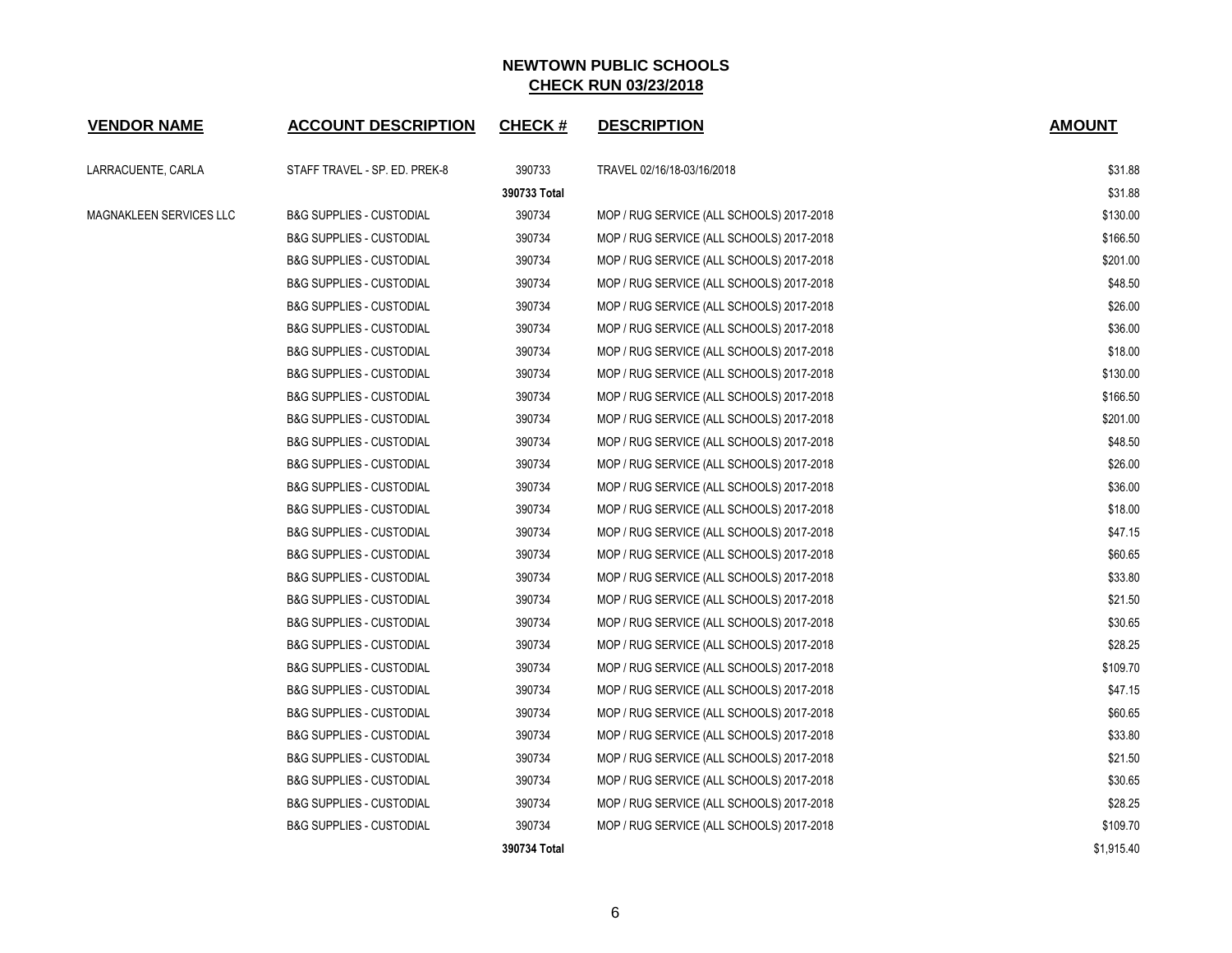| <b>VENDOR NAME</b>        | <b>ACCOUNT DESCRIPTION</b>       | <b>CHECK#</b> | <b>DESCRIPTION</b>                                                                | <b>AMOUNT</b> |
|---------------------------|----------------------------------|---------------|-----------------------------------------------------------------------------------|---------------|
| MAHARD'S PIANO SERVICE, L | <b>REPAIRS - MUSIC</b>           | 390735        | PIANO REPAIRS                                                                     | \$410.00      |
|                           |                                  | 390735 Total  |                                                                                   | \$410.00      |
| MASON W.B. INC.           | OFF. SUPPLIES - BUS. SERV.       | 390736        | PAPER XERO QTY 40                                                                 | \$878.00      |
|                           | OFF. SUPPLIES - BUS. SERV.       | 390736        | <b>WATER 2017/18</b>                                                              | \$41.22       |
|                           | OFF. SUPPLIES - BUS. SERV.       | 390736        | <b>SUPPLIES 2017/18</b>                                                           | \$89.44       |
|                           | OFF. SUPPLIES - BUS. SERV.       | 390736        | <b>SUPPLIES 2017/18</b>                                                           | (\$20.49)     |
|                           | <b>SUPPLIES - LIBRARY</b>        | 390736        | Item: OXF31. Oxford ruled index cards                                             | \$17.90       |
|                           | <b>SUPPLIES - LIBRARY</b>        | 390736        | Item: UNV76752. Universal glue stick.                                             | \$8.75        |
|                           | <b>SUPPLIES - LIBRARY</b>        | 390736        | Item: MMM6200341296VP. Highland invisible permanent tape.                         | \$5.52        |
|                           | SUPPLIES - LIBRARY               | 390736        | Item: OXF31. Oxford ruled index cards                                             | (\$17.90)     |
|                           | SUPPLIES - LIBRARY               | 390736        | Item: UNV76752. Universal glue stick.                                             | (\$8.75)      |
|                           | <b>SUPPLIES - LIBRARY</b>        | 390736        | Item: MMM6200341296VP. Highland invisible permanent tape                          | (\$5.52)      |
|                           | <b>SUPPLIES - LIBRARY</b>        | 390736        | Item: OXF31. Oxford ruled index cards                                             | \$17.90       |
|                           | <b>SUPPLIES - LIBRARY</b>        | 390736        | Item: UNV76752. Universal glue stick.                                             | \$15.99       |
|                           | SUPPLIES - LIBRARY               | 390736        | Item: MMM6200341296VP. Highland invisible permanent tape.                         | \$5.52        |
|                           | INSTR. SUPPLIES - WORLD LANG.    | 390736        | World Language basic supplies -- pencils, pens, composition books, clips, markers | \$129.30      |
|                           | INSTR. SUPPLIES - WORLD LANG.    | 390736        | World Language basic supplies -- pencils, pens, composition books, clips, markers | \$15.60       |
|                           | INSTR. SUPPLIES - CLASSROOM      | 390736        | Chart Paper & Pencils - No Shipping                                               | ( \$33.30)    |
|                           | INSTR. SUPPLIES - CLASSROOM      | 390736        | Chart Paper & Pencils - No Shipping                                               | \$33.30       |
|                           | INSTR. SUPPLIES - CLASSROOM      | 390736        | Chart Paper & Pencils - No Shipping                                               | \$41.16       |
|                           | INSTR. SUPPLIES - SP. ED. PREK-8 | 390736        | <b>SUPPLIES NHS</b>                                                               | \$31.06       |
|                           | INSTR. SUPPLIES - SP. ED. PREK-8 | 390736        | <b>SUPPLIES NHS</b>                                                               | \$31.39       |
|                           |                                  | 390736 Total  |                                                                                   | \$1,276.09    |
| MCKENNEY MECHANICAL CONTR | <b>EMERGENCY REPAIRS - H.S.</b>  | 390737        | BOILER #2 REPAIRS - NHS                                                           | \$1,236.62    |
|                           |                                  | 390737 Total  |                                                                                   | \$1,236.62    |
| MELIORA ACADEMY INC.      | TUITION - OUT-OF-DISTRICT        | 390738        | TUITION - OUT-OF-DISTRICT                                                         | \$14,561.00   |
|                           |                                  | 390738 Total  |                                                                                   | \$14,561.00   |
| MEYER WILLIAM B.INC.      | EQUIP RENTAL - B&G               | 390739        | STORAGE TRAILER - NHS AV EQUIPMENT (BILLED MONTHLY)                               | \$135.00      |
|                           |                                  | 390739 Total  |                                                                                   | \$135.00      |
| <b>MITCHELL</b>           | FUEL FOR VEHICLES - TRANS.       | 390740        | <b>PROPANE 1400.00</b>                                                            | \$1,526.00    |
|                           | FUEL FOR VEHICLES - TRANS.       | 390740        | PROPANE 451.5                                                                     | \$492.13      |
|                           | FUEL FOR VEHICLES - TRANS.       | 390740        | PROPANE 500.1                                                                     | \$545.11      |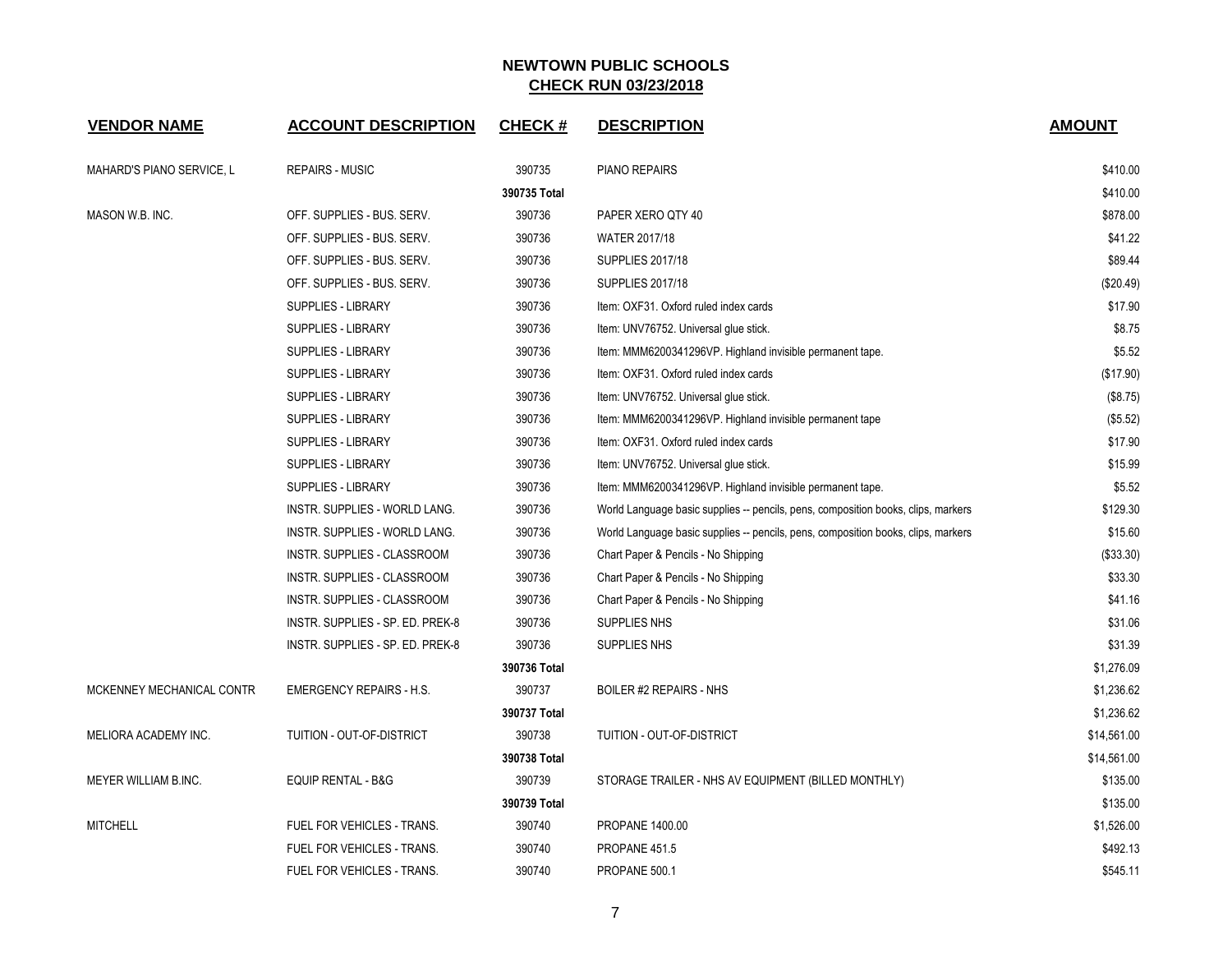| <b>VENDOR NAME</b>     | <b>ACCOUNT DESCRIPTION</b>       | <b>CHECK#</b> | <b>DESCRIPTION</b>                                          | <b>AMOUNT</b> |
|------------------------|----------------------------------|---------------|-------------------------------------------------------------|---------------|
| <b>MITCHELL</b>        | FUEL FOR VEHICLES - TRANS.       | 390740        | PROPANE 834.1                                               | \$909.17      |
|                        | FUEL FOR VEHICLES - TRANS.       | 390740        | PROPANE 900.0                                               | \$981.00      |
|                        |                                  | 390740 Total  |                                                             | \$4,453.41    |
| MULLEN, SHAWN          | CONTRACTED SERV. - C.W.E.        | 390741        | <b>MUSHROOM GROW KITS</b>                                   | \$63.81       |
|                        | CONTRACTED SERV. - C.W.E.        | 390741        | <b>CWE SUPPLIES</b>                                         | \$111.72      |
|                        | CONTRACTED SERV. - C.W.E.        | 390741        | <b>GREENHOUSE SUPPLIES</b>                                  | \$58.41       |
|                        |                                  | 390741 Total  |                                                             | \$233.94      |
| <b>NESS AUTOMOTIVE</b> | REPAIRS - MAINT.                 | 390742        | REPLACE RUSTED OUT STEPS - NT100                            | \$369.00      |
|                        |                                  | 390742 Total  |                                                             | \$369.00      |
| <b>NEW HORIZONS</b>    | STAFF TRAIN. - INFO. TECH.       | 390743        | Colin Bisson 4/23-27/18                                     | \$2,400.00    |
|                        |                                  | 390743 Total  |                                                             | \$2,400.00    |
| NEWTOWN FOOD SERVICES  | OFF. SUPPLIES - ADMIN.           | 390744        | PRINCIPAL MEETING                                           | \$104.25      |
|                        |                                  | 390744 Total  |                                                             | \$104.25      |
| NEWTOWN HARDWARE       | <b>B&amp;G SUPPLIES - MAINT.</b> | 390745        | MAINT SUPPLIES 2017-2018                                    | \$55.31       |
|                        | <b>B&amp;G SUPPLIES - MAINT.</b> | 390745        | MAINT SUPPLIES 2017-2018                                    | \$34.12       |
|                        | <b>B&amp;G SUPPLIES - MAINT.</b> | 390745        | MAINT SUPPLIES 2017-2018                                    | \$56.00       |
|                        | <b>B&amp;G SUPPLIES - MAINT.</b> | 390745        | MAINT SUPPLIES 2017-2018                                    | \$125.04      |
|                        | <b>B&amp;G SUPPLIES - MAINT.</b> | 390745        | MAINT SUPPLIES 2017-2018                                    | \$32.62       |
|                        | <b>B&amp;G SUPPLIES - MAINT.</b> | 390745        | MAINT SUPPLIES 2017-2018                                    | \$64.17       |
|                        | <b>B&amp;G SUPPLIES - MAINT.</b> | 390745        | MAINT SUPPLIES 2017-2018                                    | \$128.62      |
|                        | <b>B&amp;G SUPPLIES - MAINT.</b> | 390745        | MAINT SUPPLIES 2017-2018                                    | \$4.83        |
|                        | <b>B&amp;G SUPPLIES - MAINT.</b> | 390745        | MAINT SUPPLIES 2017-2018                                    | \$113.78      |
|                        | <b>B&amp;G SUPPLIES - MAINT.</b> | 390745        | MAINT SUPPLIES 2017-2018                                    | \$89.64       |
|                        | <b>B&amp;G SUPPLIES - MAINT.</b> | 390745        | MAINT SUPPLIES 2017-2018                                    | \$6.80        |
|                        | <b>B&amp;G SUPPLIES - MAINT.</b> | 390745        | MAINT SUPPLIES 2017-2018                                    | \$17.33       |
|                        | <b>B&amp;G SUPPLIES - MAINT.</b> | 390745        | MAINT SUPPLIES 2017-2018                                    | \$24.51       |
|                        | <b>B&amp;G SUPPLIES - MAINT.</b> | 390745        | MAINT SUPPLIES 2017-2018                                    | \$14.39       |
|                        | <b>B&amp;G SUPPLIES - MAINT.</b> | 390745        | MAINT SUPPLIES 2017-2018                                    | \$76.09       |
|                        |                                  | 390745 Total  |                                                             | \$843.25      |
| NEWTOWN MIDDLE SCHOOL  | STAFF TRAVEL - PUPIL SERV.       | 390746        | PARENT CHAPERONE TO ACCOMPANY STUDENT ON WASHINGTON DC TRIP | \$792.00      |
|                        |                                  | 390746 Total  |                                                             | \$792.00      |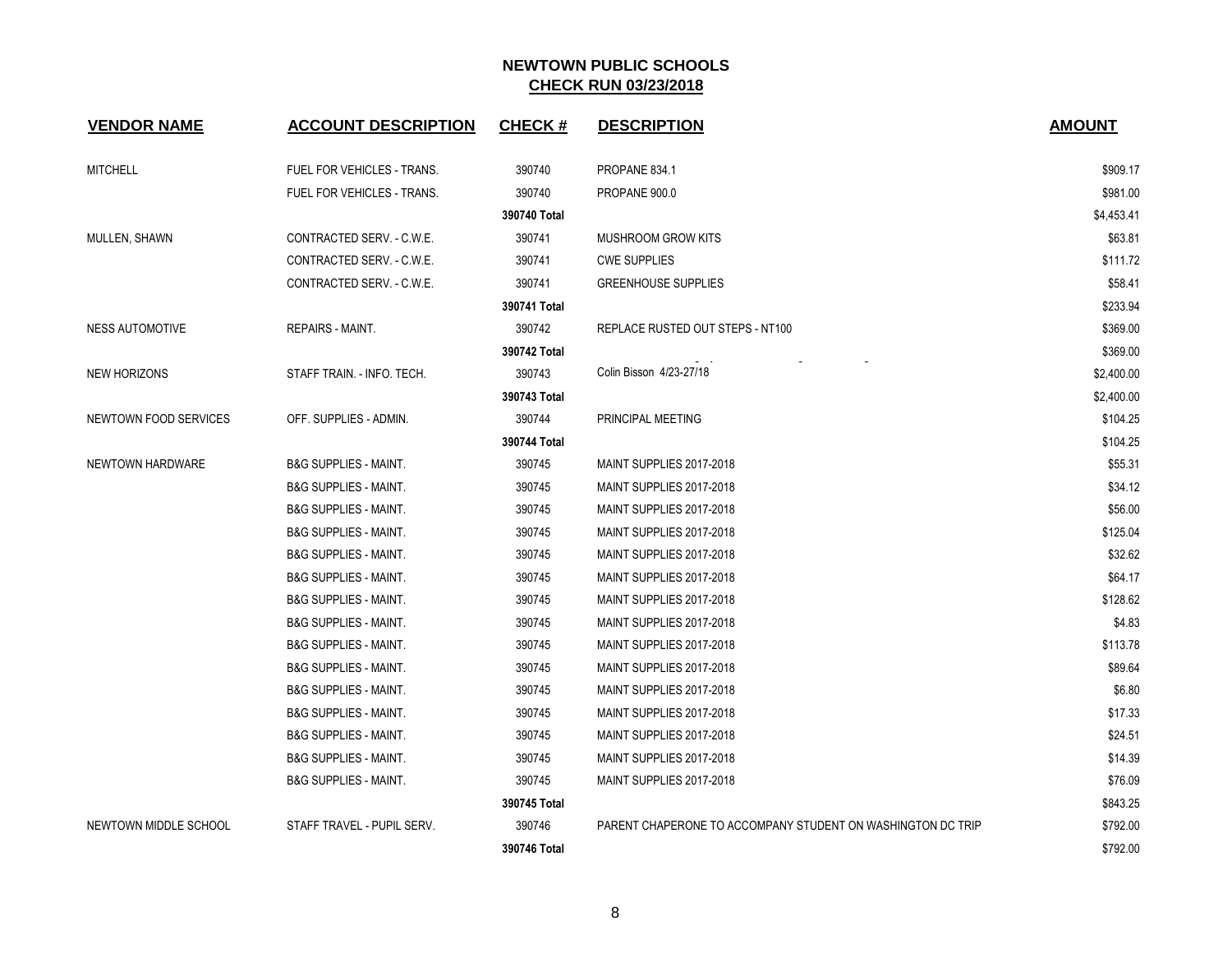| <b>VENDOR NAME</b>        | <b>ACCOUNT DESCRIPTION</b>         | <b>CHECK#</b> | <b>DESCRIPTION</b>                                                   | <b>AMOUNT</b> |
|---------------------------|------------------------------------|---------------|----------------------------------------------------------------------|---------------|
| NEWTOWN MIDDLE SCHOOL     | CONTRACTED SERV. - CLASSRM         | 390747        | For lunch provided to Spanish delegation.                            | \$88.89       |
|                           |                                    | 390747 Total  |                                                                      | \$88.89       |
| NORTHWEST VILLAGE SCHOOL  | TUITION - OUT-OF-DISTRICT          | 390748        | TUITION - OUT-OF-DISTRICT                                            | \$4,474.40    |
|                           |                                    | 390748 Total  |                                                                      | \$4,474.40    |
| ON-SITE SHREDDING         | OFF. SUPPLIES - ADMIN.             | 390749        | SHREDDING SERV 2017/18                                               | \$25.00       |
|                           | CONTRACTED SERV. - BUS. SERV.      | 390749        | SHREDDING SERV 2017/18                                               | \$50.00       |
|                           | CONTRACTED SERV. - CLASSRM         | 390749        | SHREDDING SERV 2017/18                                               | \$35.00       |
|                           | OFF. SUPPLIES - ADMIN.             | 390749        | SHREDDING SERV 2017/18                                               | \$30.00       |
|                           | INSTR. SUPPLIES - CLASSROOM        | 390749        | SHREDDING SERV 2017/18                                               | \$25.00       |
|                           | INSTR. SUPPLIES - CLASSROOM        | 390749        | SHREDDING SERV 2017/18                                               | \$30.00       |
|                           |                                    | 390749 Total  |                                                                      | \$195.00      |
| ONYX ASSET SERVICES GROUP | ELECTRICITY - RIS.                 | 390750        | ELEC 32,237.00 KWH RIS                                               | \$1,931.00    |
|                           |                                    | 390750 Total  |                                                                      | \$1,931.00    |
| PEMBROKE PUMPING SERVICES | <b>EQUIP RENTAL - B&amp;G</b>      | 390751        | PORTA POTTY JAN-FEB - NHS AUDITORIUM PROJECT                         | \$120.00      |
|                           | <b>EQUIP RENTAL - B&amp;G</b>      | 390751        | PORTA POTTY JAN-FEB - NHS AUDITORIUM PROJECT                         | \$50.00       |
|                           |                                    | 390751 Total  |                                                                      | \$170.00      |
| PETTY CASH - HAW          | REPAIRS - ADMIN.                   | 390752        | PETTY CASH                                                           | \$46.99       |
|                           | MEMBERSHIPS - ADMIN.               | 390752        | PETTY CASH                                                           | \$13.99       |
|                           | <b>INSTR. SUPPLIES - CLASSROOM</b> | 390752        | PETTY CASH                                                           | \$38.70       |
|                           |                                    | 390752 Total  |                                                                      | \$99.68       |
| PLANK ROAD PUBLISHING     | <b>INSTR. SUPPLIES - MUSIC</b>     | 390753        | 2017/2018 Music Supplies                                             | \$160.40      |
|                           |                                    | 390753 Total  |                                                                      | \$160.40      |
| POWERSCHOOL GROUP LLC     | CONTRACTED SERV. - INFO. TECH.     | 390754        | PowerSchool Registration Annual Fee INFOSNAP                         | \$16,376.00   |
|                           |                                    | 390754 Total  |                                                                      | \$16,376.00   |
| SAFETY-KLEEN SYSTEMS      | <b>EQUIP RENTAL - B&amp;G</b>      | 390755        | PARTS WASHER CLEANING - MAINT SHOP                                   | \$237.61      |
|                           |                                    | 390755 Total  |                                                                      | \$237.61      |
| <b>SCHOOL SPECIALTY</b>   | <b>SUPPLIES - LIBRARY</b>          | 390756        | Supplies for LMC. No Shipping.                                       | \$229.65      |
|                           | INSTR. SUPPLIES - CLASSROOM        | 390756        | Chart Paper & Bday Cards - No Shipping                               | \$57.91       |
|                           |                                    | 390756 Total  |                                                                      | \$287.56      |
| SENIOR PUBLICATIONS COMPA | PRINTING - ENGLISH                 | 390757        | Invoice 36500 dated 2/21/18 The Hawkeye Vol XXIX No 5-20 pgs 200 qty | \$897.00      |
|                           |                                    | 390757 Total  |                                                                      | \$897.00      |